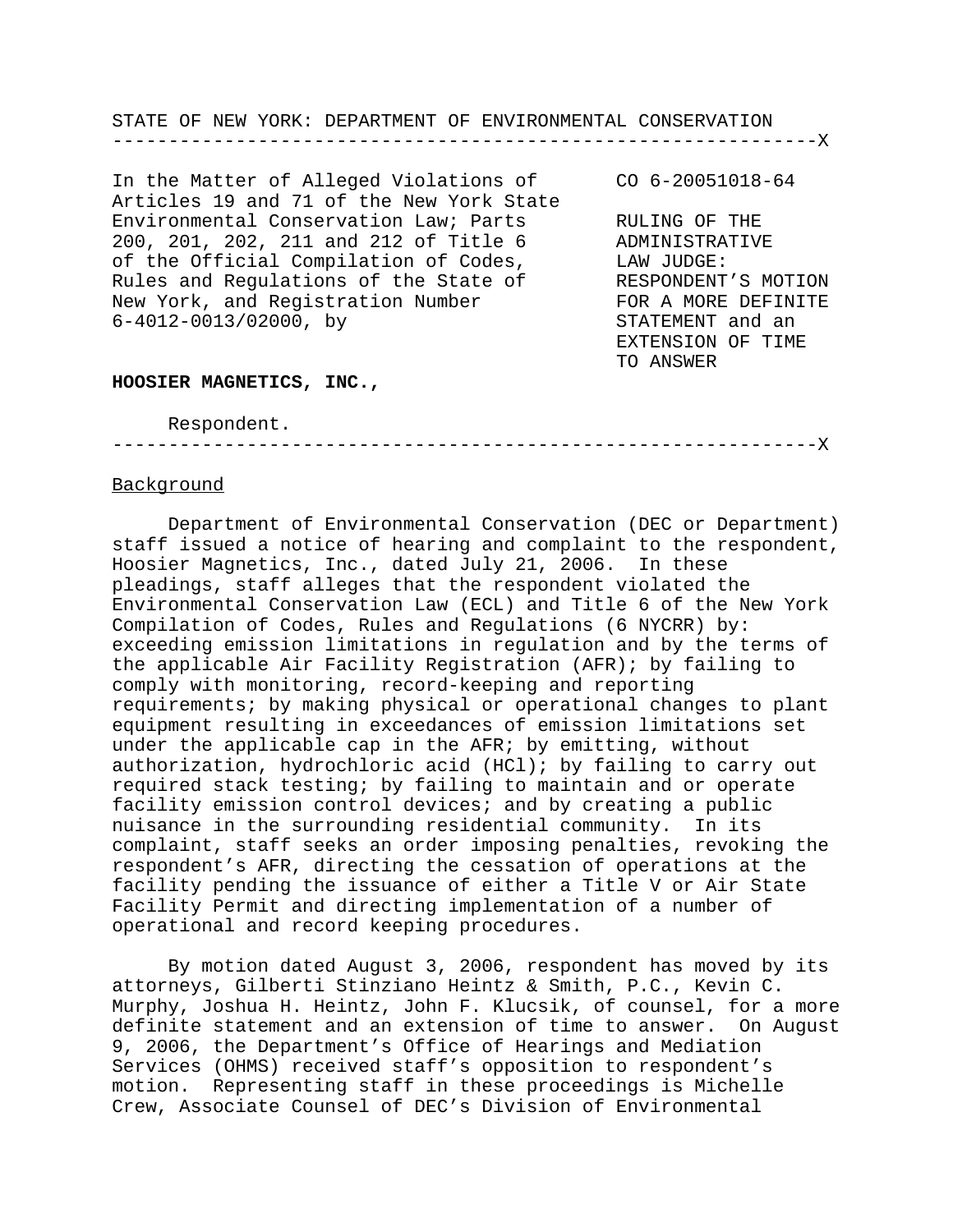Enforcement. Chief Administrative Law Judge James T. McClymonds assigned this matter to Administrative Law Judge (ALJ) Helene G. Goldberger.

Respondent submitted a reply dated August 16, 2006 to the OHMS and on August 21, 2006, staff submitted a letter in response. I do not find that this motion requires these additional submissions and I am not considering them in making this ruling.

### Positions of the Parties

The respondent argues in its motion that the complaint fails to provide dates, times and emission sources of alleged violations and fails to identify the specific statute, regulation or term in the AFR that has allegedly been violated. The respondent maintains that the complaint fails to provide a factual basis for the violations alleged and that certain paragraphs are "unintelligible." Accordingly, the respondent concludes that the complaint is so deficient that Hoosier Magnetics, Inc. is unable to frame an answer to the allegations. In addition, given the length of the complaint, the respondent requests thirty days from the decision on this motion or service of an amended complaint to answer.

Staff responds that the complaint meets the standards set forth in 6 NYCRR Part 622. Specifically, DEC counsel argues that the respondent selectively cited from the complaint and that the pleading read in its entirety provides the detailed history of the compliance issues at the facility along with dates of inspections, dates of communications between staff and the respondent, and dates of specific acts of violation. Staff also cites to the paragraphs in the complaint that provide the statutory and regulatory provisions upon which staff bases its complaint. In addition to the complaint, attached to the staff's opposition are a number of documents including orders on consent that relate to the specific allegations in the complaint.

#### Discussion

Section 622.3(a)(1) provides that "[t]he complaint must contain: (i) a statement of the legal authority and jurisdiction under which the proceeding is to be held; (ii) a reference to the particular sections of the statutes, rules and regulations involved; and (iii) a concise statement of the matters asserted." Section 622.4(e) provides that a "respondent may move for a more definite statement of the complaint within 10 days of completion of service on the grounds that the complaint is so vague or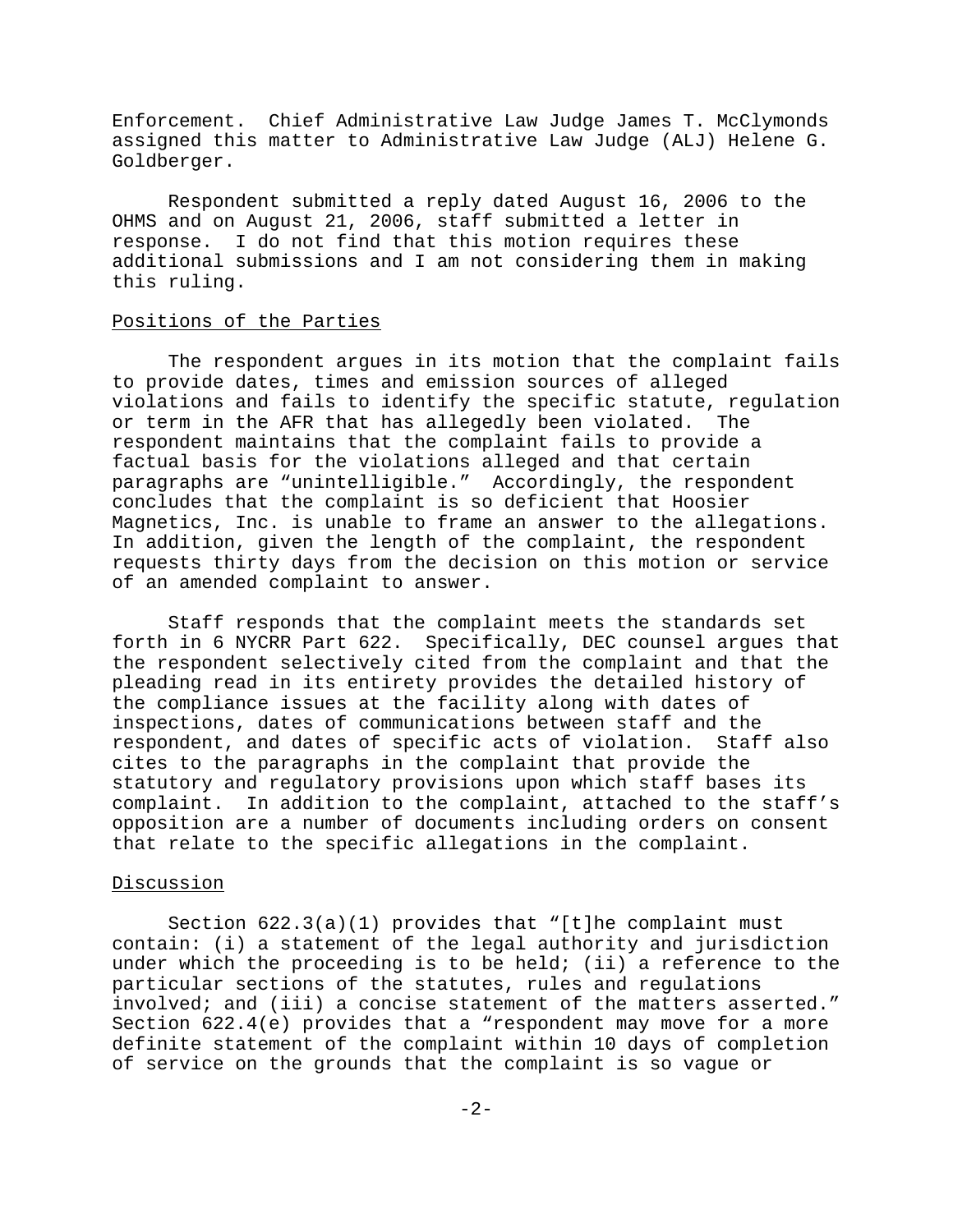ambiguous that respondent cannot reasonably be required to frame an answer."

I find that staff's complaint meets the requirements of 6 NYCRR § 622.3(a)(1) and deny respondent's motion based upon the following.

Paragraphs 1 - 12 of respondent's motion are a selection of paragraphs from the complaint. When the complaint is examined in its entirety, the reader finds that the staff has laid out its allegations in a logical and clear manner. The complaint begins (¶¶ 1 - 24) with a description of the parties, the nature of the respondent's business including information on the emissions and emissions control equipment, the regulatory background, and a general description of the community in which the facility is located. The next section of the complaint ( $\P$  $\P$  25 - 54) lays out the regulatory structure that governs this facility and includes specific citations to all the regulations which the staff has concluded respondent Hoosier Magnetics, Inc. has violated. In paragraphs 55 - 125, staff lays out a very detailed description of the staff's version of the compliance history of the facility. The remainder of the complaint provides staff's specific causes of action.

In paragraph 1 of respondent's motion, the respondent appears to be complaining that staff has used different terms to express its claims that Hoosier Magnetics, Inc. has committed a violation. I do not find the staff's choice of words such as "violate," "in violation of," "violated," etc. to be confusing or ambiguous.

Respondent then goes on to quote a number of paragraphs from the complaint that allege violations of various regulations. However, what is unclear is what exactly the respondent finds problematic with these statements. For example, in paragraph 2 of the opposition papers, the respondent cites to paragraph 127 of the complaint.

127. "Emissions of particulate matter at the Hoosier Facility violate the 0.050 grains/dscf standard applicable under 6 NYCRR 212.4(c) and the terms of the Hoosier AFR."

In paragraph 47, *et seq.*, the complaint provides a description of the regulatory requirements with respect to particulate emissions. In paragraph 110, staff sets forth that "[t]he May 2005 stack tests reflect that the Facility has particulate emissions levels from calciner 1 of 0.1333 grains/dscf, and from calciner 2 of 0.0698 grains/dscf." Thus, staff has set forth its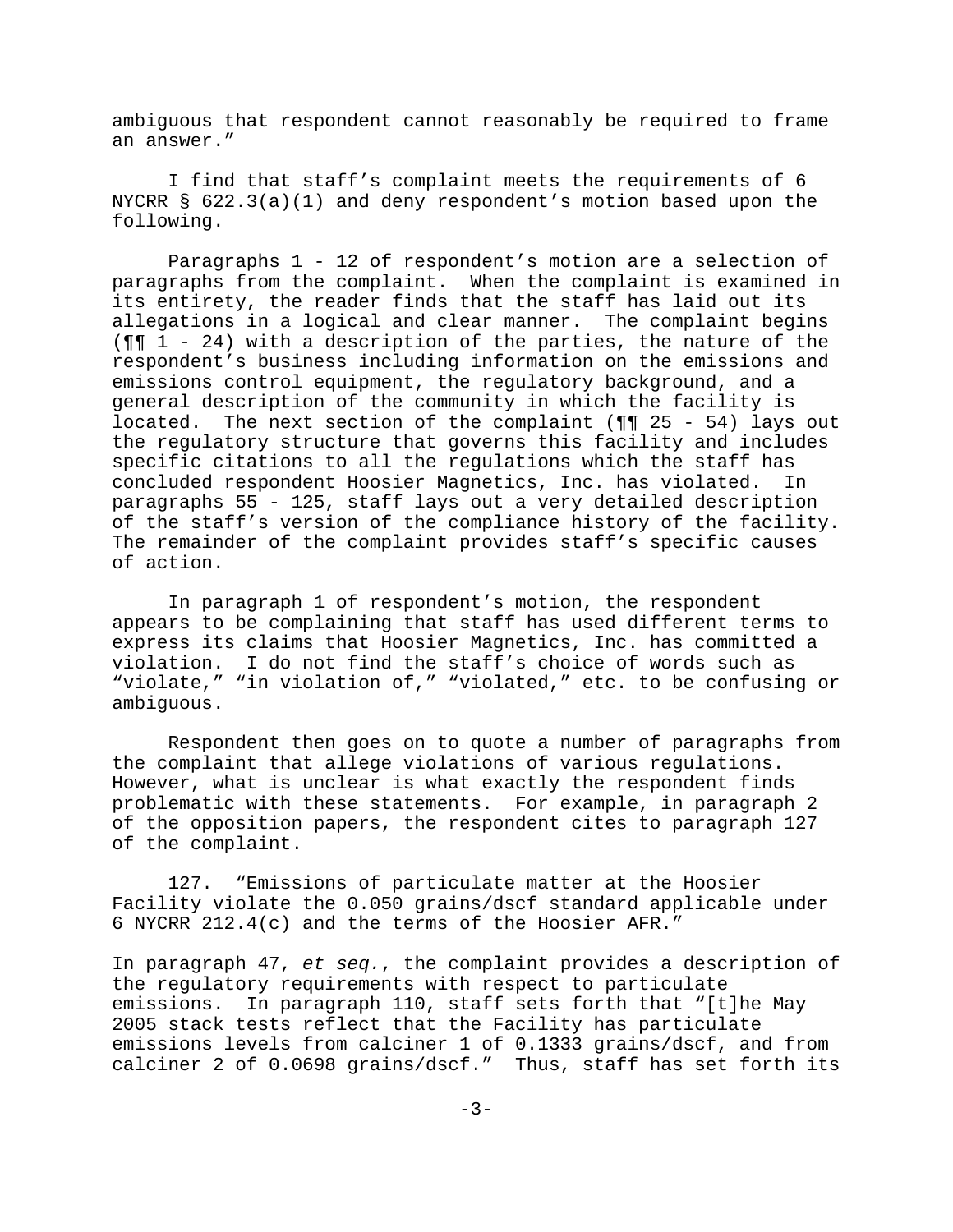factual assertions along with the regulation allegedly violated as well as the time of the event.

For paragraph 129 of the complaint, which relates to alleged violations of PM-10 limitations, the complaint provides in ¶¶ 31- 32 the regulatory requirements for emissions of this pollutant. The pleading provides in ¶ 109 that the May 2005 stack tests revealed a potential to emit of over 50 tons per year. Again, staff has met the pleading requirements.

As Department counsel notes, with respect to paragraph 131, the reference to "emissions of opacity . . ." while inartful, can be readily interpreted as meaning opacity emissions that violate the cited regulations and applicable AFR. The complaint provides the legal and factual bases for this allegation in ¶¶ 54, 111, and 122.

Concerning ¶ 133 of the complaint, staff sets forth in ¶¶ 42, 44, 66, 67, 68, 69, 93, 94, 95, 96, 97, 98, 117, 118, 119, 120, and 121 the factual and regulatory background related to this cause of action.

Respondent quotes ¶ 134 of the complaint concerning allegations regarding the Hoosier Magnetic's entitlement to its AFR. Legal and factual support for this allegation can be found in ¶¶ 8, 9, 12, 13, 16, 17, 25 - 54, 71, 84, 86 - 87, 90, 91, 121, and 125.

Paragraphs 39, 42(g), and 91 provide the regulatory and factual background for staff's allegations in its fifth cause of action regarding ". . . physical and/or operation change that resulted in an increase in the actual emissions at the Facility . . ." Complaint, ¶ 136.

In its motion, Hoosier Magnetics complains that staff's allegations in ¶¶ 139 and 140 do not meet the requirements of Part 622. This is staff's seventh cause of action relating to respondent's alleged unauthorized emission of HCl at the facility. In the complaint, staff explains that HCl is used by the respondent "as a catalyst for the reaction of iron oxide with strontium or barium carbonate." Complaint, ¶ 7. In ¶¶ 15 - 17 of the complaint, staff states that although the facility emits tetrachloride, chloroform, and hydrochloric acid, only the first two hazardous air pollutants (HAPs) are identified in the facility's AFR. In paragraph 17, staff references the regulatory limits set forth in 6 NYCRR § 201-7.3(e)(4) for these HAPs. In ¶¶ 30, 34 and 38 of the complaint, the pleading states that HAPs are subject to the permitting requirements of Part 201, the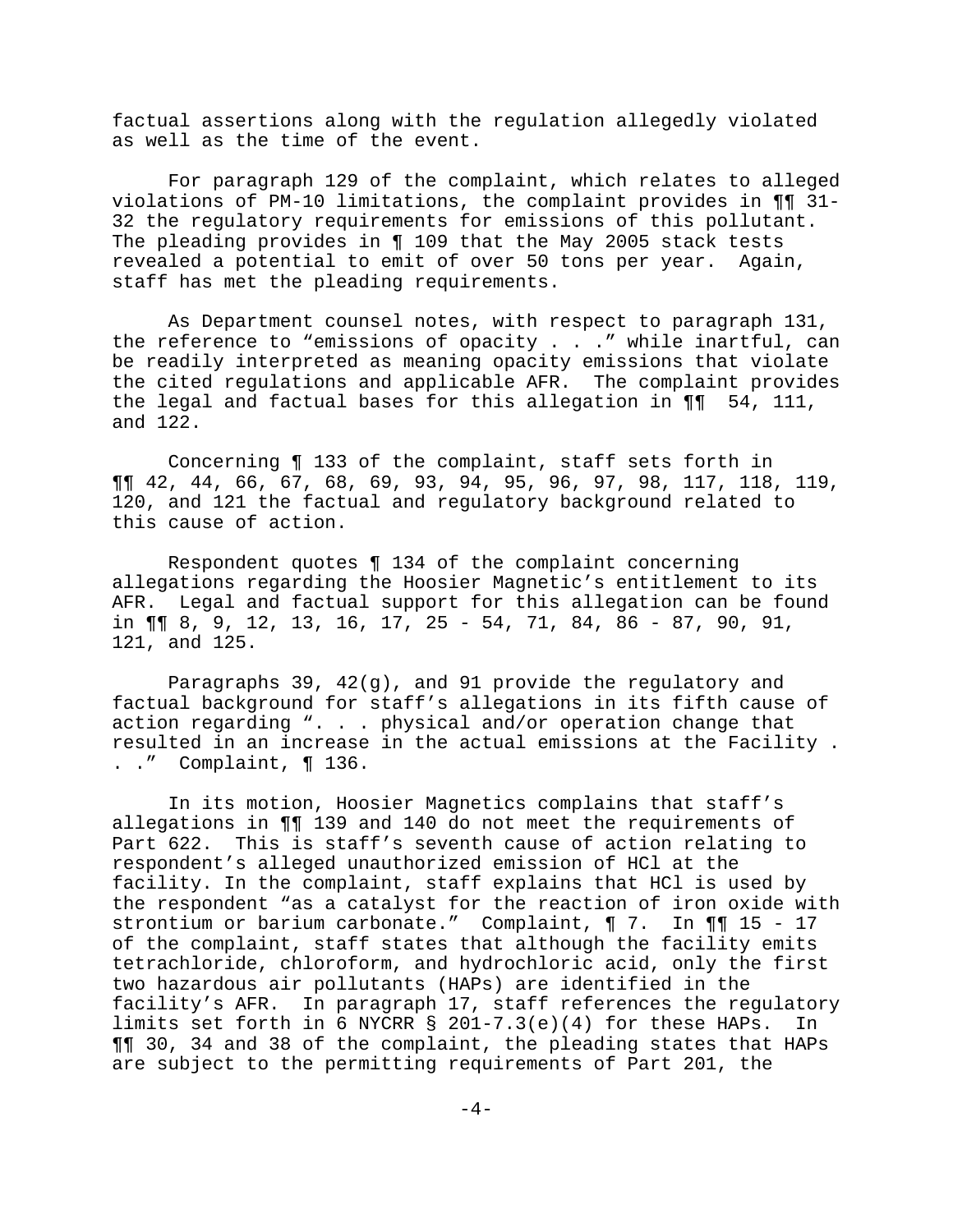regulatory limitations of 6 NYCRR § 201-7.3 and the identification requirements of 6 NYCRR § 201-4.4. In paragraphs 71 and 72 staff states that the September 21, 2001 stack test revealed that Hoosier was emitting HCl but that the test was inadequate to accurately measure the emissions of this pollutant. In paragraph 82 of the complaint, staff cites to the respondent's application to modify its AFR based upon trace emissions of HCl. In paragraphs 84, 86, 87, and 88, staff describes the alleged failing of the respondent to provide information regarding this HAP.

Respondent cites to ¶ 142 of the complaint with respect to staff's allegation that the facility failed to comply with stack test requirements to support its claim that the complaint is insufficiently pled. In paragraph 45 of the complaint, the staff cites to 6 NYCRR § 202-13(a) as the legal basis for stack test requirements. Paragraphs 102 - 108 and 112 provide the factual bases for staff's cause of action.

Concerning ¶ 144 of the complaint which is staff's eighth cause of action alleging that the respondent failed to maintain its emission control devices, the complaint contains the legal and factual bases in  $\P\P$  42(e), 43, 99, 100, and 123, in addition to the many paragraphs alleging excessive emissions.

Respondent also argues that in  $\P$  146 -- DEC staff's ninth cause of action that alleges that the respondent has operated the facility so as to constitute a violation of 6 NYCRR § 212.2 - the public nuisance standard is insufficiently pled. The complaint is replete with allegations regarding citizen complaints as well as staff observations of thick fog, emissions that cause a chemical taste and smell, deposition of red particulate in and around residences, and throat and eye irritations. Complaint, ¶¶ 55 - 57, 63, 77 - 79, 113 - 116, 122.

The remaining paragraphs that the respondent finds lacking are ¶¶ 148 - 150 of the complaint. These allegations are a general statement by staff of the respondent's history of noncompliance and staff's request for penalties. The entire complaint lays the bases for these concluding paragraphs. I see no grounds for respondent's complaint regarding staff's citation of ECL § 71-2103(3). It is quite standard. In addition, staff has laid out its recommendations to the Commissioner for specific compliance measures.

Respondent also asks for 30 days to respond to the complaint based upon its "length and complexity." The respondent will have had the complaint for over 30 days by the time it receives this